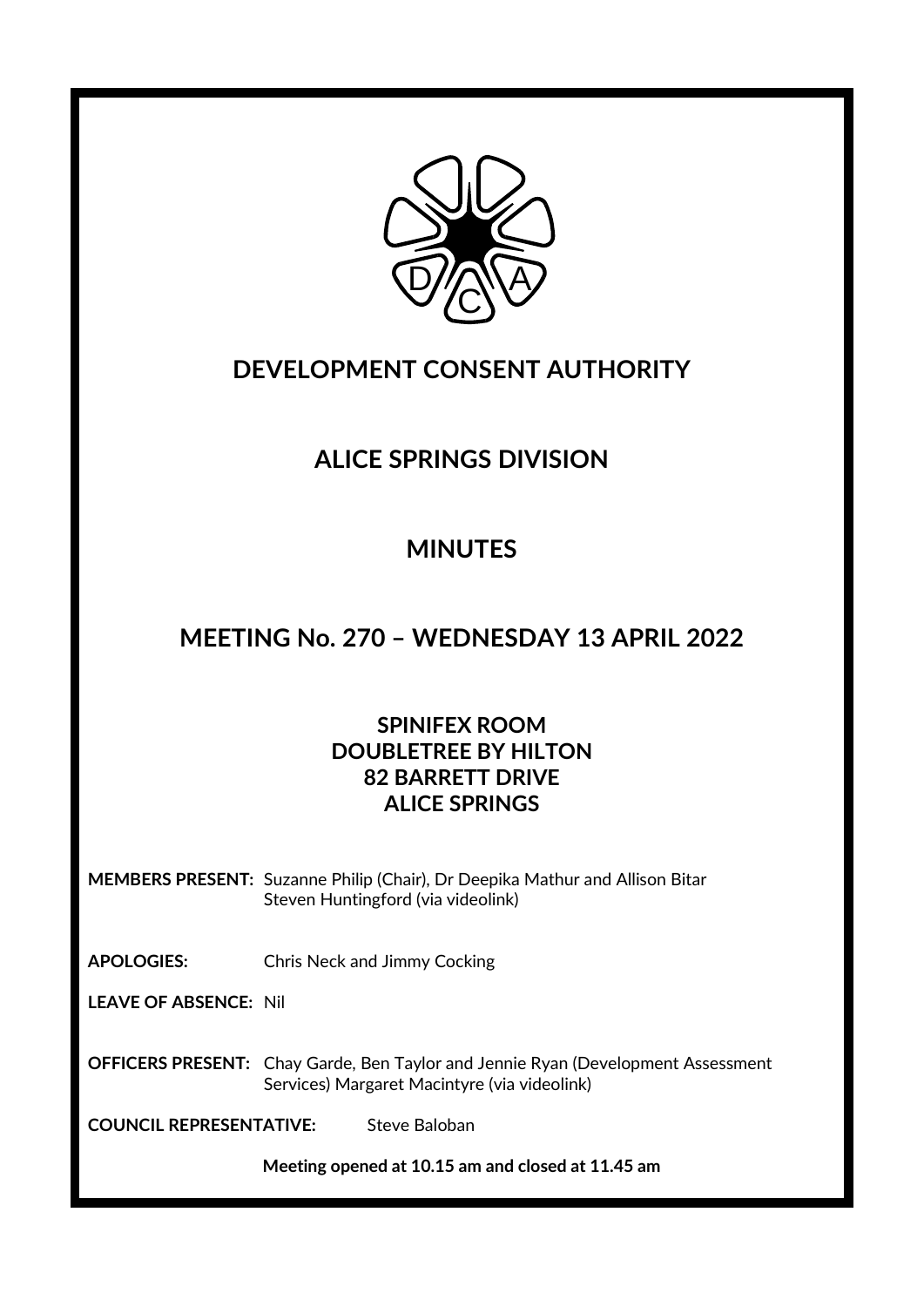**THE MINUTES RECORD OF THE EVIDENTIARY STAGE AND THE DELIBERATIVE STAGE ARE RECORDED SEPARATELY. THESE MINUTES RECORD THE DELIBERATIVE STAGE. THE TWO STAGES ARE GENERALLY HELD AT DIFFERENT TIMES DURING THE MEETING AND INVITEES ARE PRESENT FOR THE EVIDENTIARY STAGE ONLY.**

The Chair, Development Consent Authority, under section 93(1) of the *Planning Act 1999*, appointed Steven Huntingford who is a member in relation to the Tennant Creek Division, to act as a member for Christopher Neck in relation to the Alice Spring's Division from 1 April 2022 to 20 April 2022 as Christopher Neck is prevented from performing his duties of office because of absence.

## **ITEM 1 PA2022/0038 DWELLING-GROUP (6 X 3 BEDROOM) IN 1 SINGLE STOREY BUILDING NT PORTION 7393 (1) MIETHKE STREET & NT PORTION 7394 (2) CAWOOD STREET, KILGARIFF**

**APPLICANT** Mark Leslie Brownless

Applicant – Mark Brownless and Stuart Chalmers (Zone A Pty Ltd) attended.

**RESOLVED** That, the Development Consent Authority varies the requirements of Clause 5.4.1 **8/22** (Residential Density Limitations) and Clause 5.4.3 (Building Setbacks of Residential Buildings and Ancillary Structures) of the Northern Territory Planning Scheme 2020, and pursuant to section 53(a) of the *Planning Act 1999*, consent to the application to develop NT Portions 7393 and 7394 (1) Miethke Street & (2) Cawood Street, Suburb of Kilgariff, Alice Springs for the purpose of dwellings-group (6 x 3 bedroom) in 1 x single storey building and a carport, subject to the following conditions and for the following reasons:

## **CONDITION PRECEDENT**

- 1. Prior to the endorsement of plans and prior to commencement of works (including site preparation), amended plans to the satisfaction of the consent authority must be submitted to and approved by the consent authority. When approved, the plans will be endorsed and will then form part of the permit. The plans in Adobe PDF format, drawn to scale with dimensions and generally consistent with the plans publicly exhibited, but modified to:
- (a) label the verandah / patio areas of each dwelling, including the building setbacks to street boundaries (support columns and roof eaves) – details to be shown on site and floor plans;
- (b) label the building setbacks of the carport (support columns, roof eaves and gutters)
- (c) show location of water meters (location and clearance dimensions shown on the site and landscaping plans, ensuring accessibility for servicing and meter reading).
- (d) label garbage bin storage arrangements for the development on the site plan
- (e) label boundary fencing and screening arrangements to:
- (i) private open space areas of all units compliant with the performance criteria of sub-clause 5 of Clause 5.4.6 (Private Open Space) of the NT Planning Scheme 2020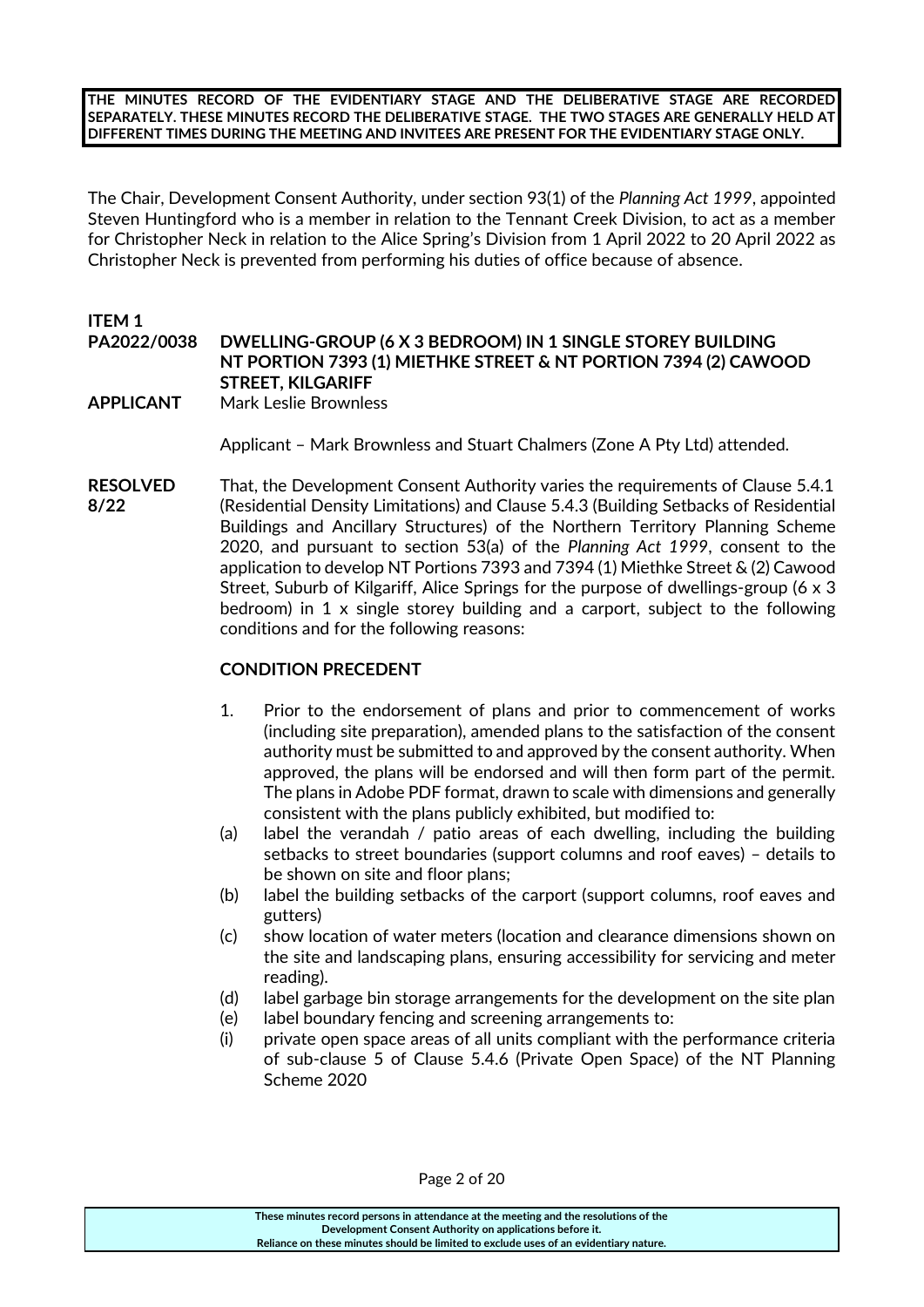(ii) the boundary of the subject site and NT Portions 7392 & 7395 ie: label height above finished ground level and building material of existing fencing to be retained and/or any upgrading works to improve visual and acoustic privacy.

Amended plans prepared in response to the conditions precedent may be submitted to the Development Consent Authority C/- Development Assessment Services, DIPL (Alice Springs Branch) via email to DAS.NTG@nt.gov.au. When endorsed, the plans will form part of the permit.

### **GENERAL CONDITIONS**

- 2. The works carried out under this permit shall be in accordance with the drawings endorsed as forming part of this permit.
- 3. Before the use or occupation of the development starts, the areas set-aside for the parking of vehicles and access lanes as shown on the endorsed plans must be:
- (a) constructed;
- (b) properly formed to such levels that they can be used in accordance with the plans;
- (c) surfaced with an all-weather-seal coat;
- (d) drained;
- (e) line marked or otherwise suitably delineated to indicate each car space; to the satisfaction of the consent authority. Car spaces, access lanes and driveways must be kept available for these purposes at all times.
- 4. Before the use/occupation of the development starts, the landscaping works shown on the endorsed plans must be carried out and completed to the satisfaction of the consent authority.
- 5. The landscaping shown on the endorsed plans must be maintained to the satisfaction of the consent authority, including that any dead, diseased or damaged plants are to be replaced.
- 6. All air conditioning condensers (including any condenser units required to be added or replaced in the future) are to be appropriately screened from public view, located so as to minimise thermal and acoustic impacts on neighbouring properties and condensate disposed of to ground level in a controlled manner to the satisfaction of the consent authority.
- 7. NT Portions 7393 and 7394, Alice Springs are required to be consolidated and a new title issued for the consolidated lot. Also please refer to Note 4 for advice related to the National Construction Code (NCC).
- 8. Stormwater is to be collected and discharged into the drainage network to the technical standards of and at no cost to the Alice Springs Town Council to the satisfaction of the consent authority.
- 9. The kerb crossovers and driveways to the site approved by this permit are to meet the technical standards of the Alice Springs Town Council, to the satisfaction of the consent authority.

**These minutes record persons in attendance at the meeting and the resolutions of the Development Consent Authority on applications before it. Reliance on these minutes should be limited to exclude uses of an evidentiary nature.**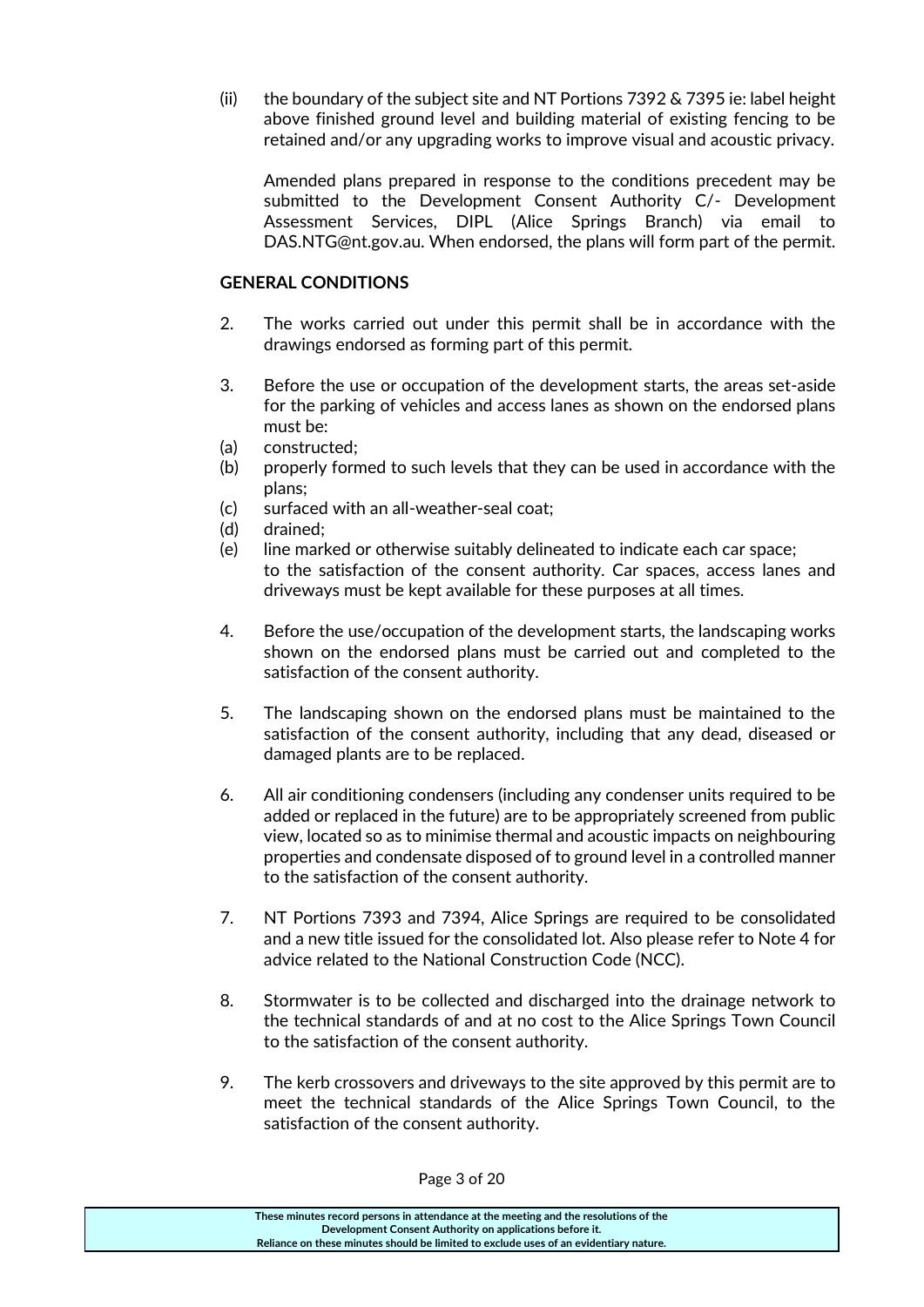- 10. The owner shall:
- (a) remove disused vehicle and/ or pedestrian crossovers;
- (b) provide footpaths/ cycleways; and
- (c) undertake reinstatement works; all to the technical requirements of and at no cost to the Alice Springs Town Council, to the satisfaction of the consent authority.
- 11. No fence, hedge, tree or other obstruction exceeding a height of 0.6m is to be planted or erected so that it would obscure sight lines at the junction of the driveway and the public street. This condition is to the satisfaction of the consent authority, on technical advice from the Alice Springs Town Council.
- 12. Any developments on or adjacent to any easements on site shall be carried out to the requirements of the relevant service authority to the satisfaction of the consent authority.
- 13. All existing and proposed easements and sites for existing and required utility services must be vested in the relevant authority for which the easement or site is to be created
- 14. The owner of the land must enter into agreements with the relevant authorities for the provision of water supply, sewerage, electricity and telecommunications services to the development shown on the endorsed plans in accordance with the authorities' requirements and relevant legislation at the time.
- 15. Confirmation shall be provided to Development Assessment Services (in the form of an email addressed to the Power and Water Corporation) from a suitably qualified professional-confirming that all new number labels have been correctly installed at the Customer's Metering Panel(s) and water meters (where applicable). Please provide a copy of an email addressed to both [waterdevelopment@powerwater.com.au](mailto:waterdevelopment@powerwater.com.au) and [powerconnections@powerwater.com.au](mailto:powerconnections@powerwater.com.au)
- 16. Prior to the use/occupation of the development and connection of services (i.e. power and water), the owner of the land must apply for unit and street addressing from the Surveyor-General of the Northern Territory. This will form the legal address and will be required to be placed on the meters within the development in accordance with the allocation. A Certificate of Compliance (section 65 of *Planning Act 1999*) will not be able to be granted until such time as addressing is obtained."
- 17. Appropriate erosion and sediment control measures must be effectively implemented throughout the construction phase of the development (including clearing and early works) and all disturbed soil surfaces must be satisfactorily stabilised against erosion at completion of works, to the satisfaction of the consent authority. Information resources are available on the IECA website [www.austieca.com.au](http://www.austieca.com.au/) and the Department of Environment and Natural Resources ESCP Standard Requirements 2019 and Land Management Factsheets available at [https://nt.gov.au/environment/soil-](https://nt.gov.au/environment/soil-land-vegetation)

**These minutes record persons in attendance at the meeting and the resolutions of the Development Consent Authority on applications before it. Reliance on these minutes should be limited to exclude uses of an evidentiary nature.**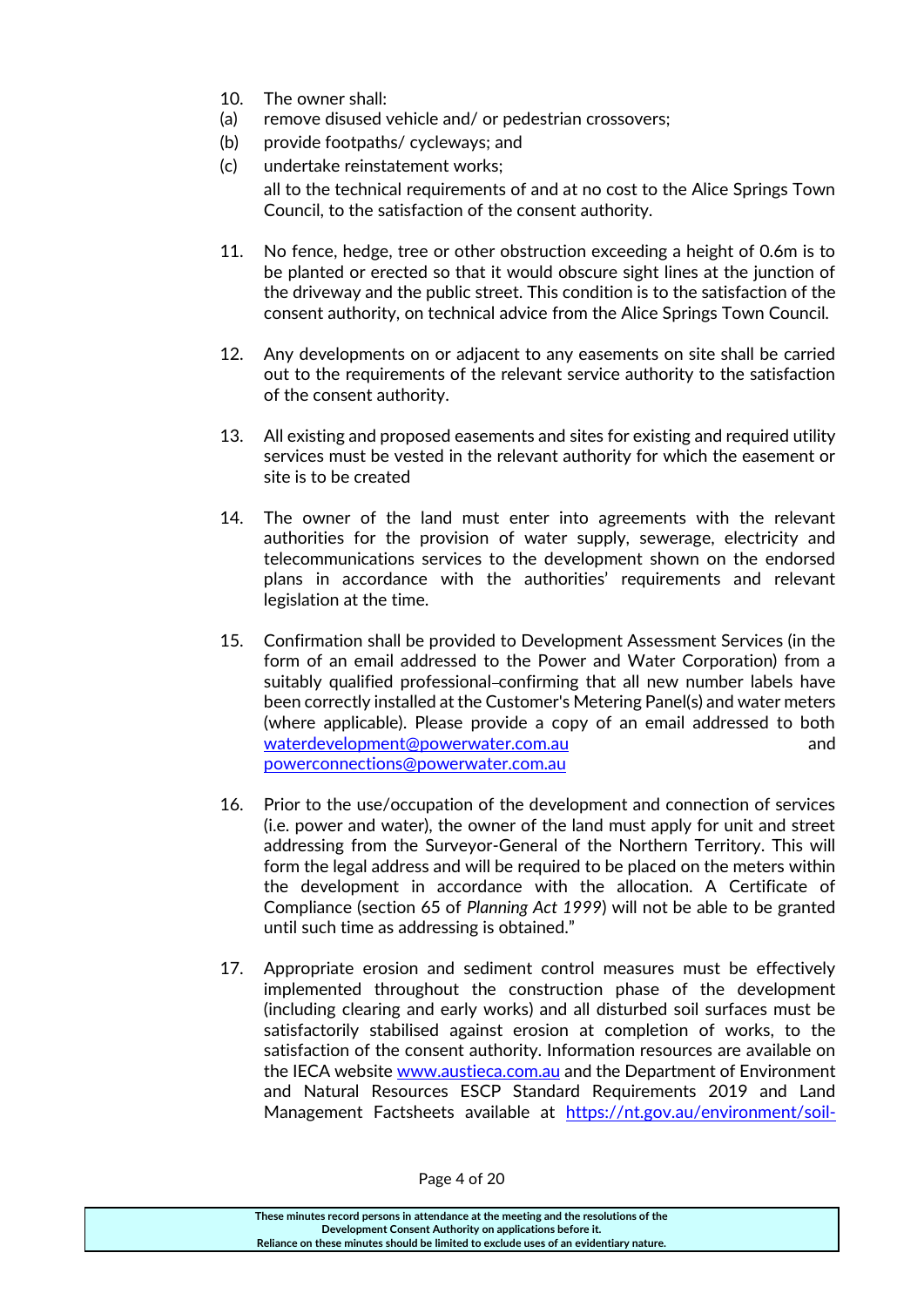[land-vegetation.](https://nt.gov.au/environment/soil-land-vegetation) For further advice, contact the Land Development Coordination Branch: (08) 8999 4446.

## **NOTES:**

- 1. The Power and Water Corporation advises that the Water and Sewer Services Development Section [\(waterdevelopment@powerwater.com.au\)](mailto:waterdevelopment@powerwater.com.au) and Power Network Engineering Section [\(powerdevelopment@powerwater.com.au\)](mailto:powerdevelopment@powerwater.com.au) should be contacted via email a minimum of 1 month prior to construction works commencing in order to determine the Corporation's servicing requirements, and the need for upgrading of on-site and/or surrounding infrastructure.
- 2. A "Permit to Work Within a Road Reserve" will be required from the Alice Springs Town Council before commencement of any work within the road reserves.
- 3. The Surveyor-General advises you should immediately make application for unit/street addresses to the Survey and Land Records unit on (08) 8995 5354 [\(surveylandrecords@nt.gov.au\)](mailto:surveylandrecords@nt.gov.au).
- 4. This development permit is not an approval to undertake building work. You are advised to contact a Northern Territory registered building certifier to seek a building permit as required by the Northern Territory *Building Act 1993*  before commencing any demolition or construction works. Due to provisions in the National Construction Code (NCC), the subject lots may need to be consolidated before a building permit can be issued.
- 5. Prior to applying for building approval, it is recommended that the land owner / developer considers engaging the services of a Licensed Surveyor to carry out a boundary identification survey to identify where the true boundaries of the site are in relation to existing and proposed fences and buildings on the land. This information could then be used for the purposes of section 6 of the *Building Regulations 1993*.
- 6. Any proposed works which fall within the scope of the *Construction Industry Long Service Leave and Benefits Act 2005* must be notified to NT Build by lodgement of the required Project Notification Form. Payment of any levy must be made prior to the commencement of any construction activity. NT Build should be contacted via email [\(info@ntbuild.com.au\)](mailto:info@ntbuild.com.au) or by phone on 08 89364070 to determine if the proposed works are subject to the Act.
- 7. You are advised to contact Dial Before You Dig on 1100 to obtain a location of the Telstra Network and arrange for any relocation if required. The Telstra contact for relocation work is the Network Integrity and Compliance Group on 1800 810 443.
- 8. If you choose nbn to service your development, you will need to enter into a development agreement with nbn. The first step is to register the development via http://www.nbnco.com.au/develop-or-plan-with-thenbn/new-developments.html once registered nbn will be in contact to discuss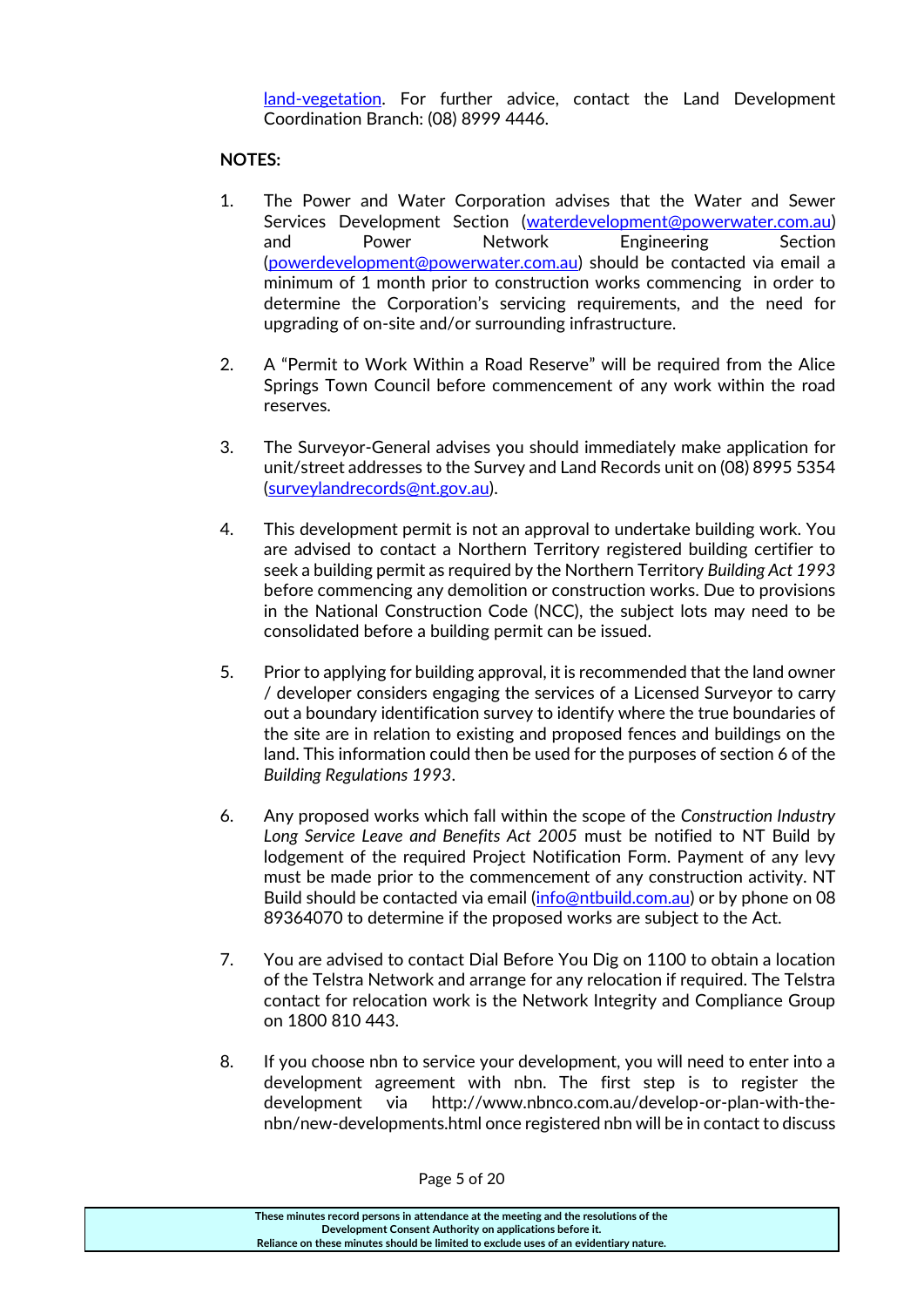the specific requirements for the development. Nbn requires you to apply at least 3 months before any civil works commence. All telecommunication infrastructure should be built to nbn guidelines found at [http://www.nbnco.com.au/develop-or-plan-with-the-nbn/new](http://www.nbnco.com.au/develop-or-plan-with-the-nbn/new-developments/builders-designers.html)[developments/builders-designers.html](http://www.nbnco.com.au/develop-or-plan-with-the-nbn/new-developments/builders-designers.html)

- 9. For the purposes of best practice land management and environmental protection it is recommended that a Type 1 Erosion and Sediment Control Plan (ESCP) be developed in accordance with the Department of Environment and Natural Resources ESCP Standard Requirements 2019 available at [https://nt.gov.au/environment/soil-land-vegetation.](https://nt.gov.au/environment/soil-land-vegetation) The ESCP should be prepared prior to commencement of works and implemented during the construction phase (including clearing and early works); and all disturbed soil surfaces should be satisfactorily stabilised against erosion at completion of works. For further advice, contact the Land Development Coordination Branch: (08) 89994446.
- 10. The Northern Territory Subdivision Development Guidelines capture the technical standards to comply with for the construction of public infrastructure as part of subdivision works to the requirements of service authorities and local authorities. Prior to any works commencing, it is encouraged that you engage early with the relevant authority to confirm their requirements and any variations that may be sought to the Subdivision Development Guidelines to ensure the works are completed to the relevant authorities' requirements. The Northern Territory Subdivision Development Guidelines can be found at:<https://www.ntlis.nt.gov.au/sdg-online/>
- 11. Waste bin storage and collection shall be provided in accordance with Alice Springs Town Council requirements.
- 12. This permit will expire if one of the following circumstances applies:
- (a) the development *and use is* not started within *two* years of the date of this permit; or
- (b) the development is not completed within *four* years of the date of this permit.

The consent authority may extend the periods referred to if a request is made in writing before the permit expires.

- 13. The Department of Environment, Parks and Water Security advises that construction work should be conducted in accordance with the Authority's Noise Guidelines for Development Sites in the Northern Territory. The guidelines specify that on-site construction activities are restricted to between 7am and 7pm Monday to Saturday and 9am to 6pm Sunday and Public Holidays. For construction activities outside these hours refer to the guidelines for further information.
- 14. NT Portions 7393 and 7394 are located within the Alice Springs Erosion Hazard Area as declared under the *Soil Conservation and Land Utilisation Act 1969*. The landholder must not undertake activities that will cause or exacerbate erosion associated with wind or water and must manage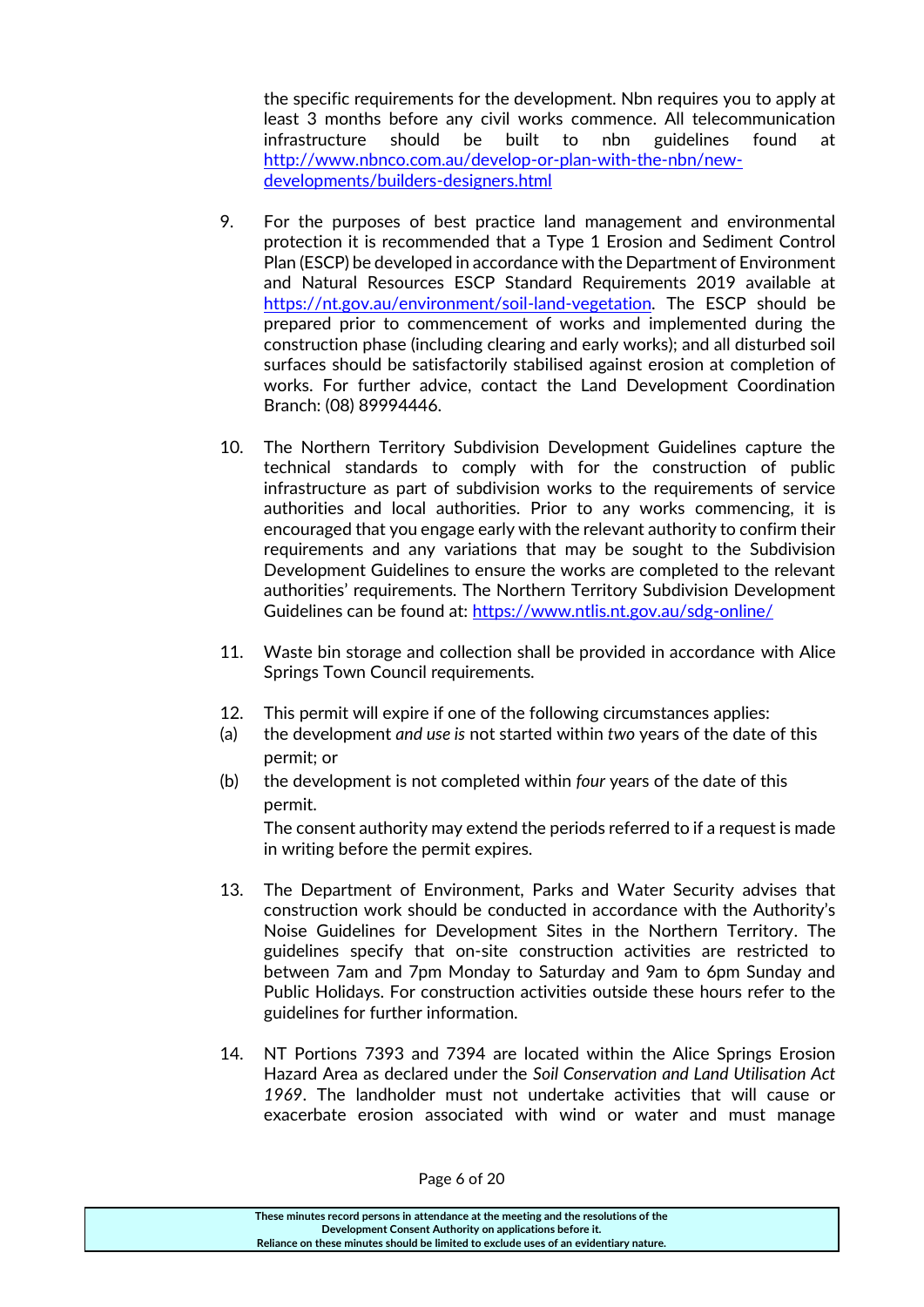groundcover to ensure effective dust control. For further information, contact the Land Development Coordination Branch: (08) 8999 4446

15. There are statutory obligations under the *Waste Management and Pollution Control Act 1998* (the Act), that require all persons to take all measures that are reasonable and practicable to prevent or minimise pollution or environmental harm and reduce the amount of waste. The proponent is required to comply at all times with the Act, including the General Environmental Duty under Section 12 of the Act. There is also a requirement to obtain an authorisation prior to conducting any of the activities listed in Schedule 2 of the Act. Guidelines to assist proponents to avoid environmental impacts are available on the Northern Territory Environment Protection Authority website at:

[https://ntepa.nt.gov.au/publications-and-advice/environmental](https://ntepa.nt.gov.au/publications-and-advice/environmental-management)[management](https://ntepa.nt.gov.au/publications-and-advice/environmental-management)

The Act, administered by the Northern Territory Environment Protection Authority, is separate to and not reduced or affected in any way by other legislation administered by other Departments or Authorities. The Environment Operations Branch of the Environment Division may take enforcement action or issue statutory instruments should there be noncompliance with the Act.

#### **REASONS FOR THE DECISION**

1. Pursuant to section 51(1)(a) of the *Planning Act 1999*, in considering a development application, the Development Consent Authority must take into account the planning scheme that applies to the land to which the application relates.

The NT Planning Scheme 2020 applies to the land which is zoned LMR (Low-Medium Density Residential).

The proposed development and use requires consent under Clause 1.8 (When development consent is required). "Dwelling-group" (3+) is identified as 'merit assessable' under sub-clause 1(b)(i) of Clause 1.8 of the NTPS2020, and therefore pursuant to sub-clause 3 of Clause 1.10, the Development Consent Authority must take into account all of the following:

- (a) the relevant requirements, including the purpose of the requirements, as set out in Parts 5
- (b) any Overlays and associated requirements in Part 3 that apply to the land;
- (c) the guidance provided by the relevant zone purpose and outcomes in Part 4 relevant to a variation of requirements in Parts 5
- (d) if an Area Plan in Part 2 applies to the land, any component relevant to a variation of requirements in Part 5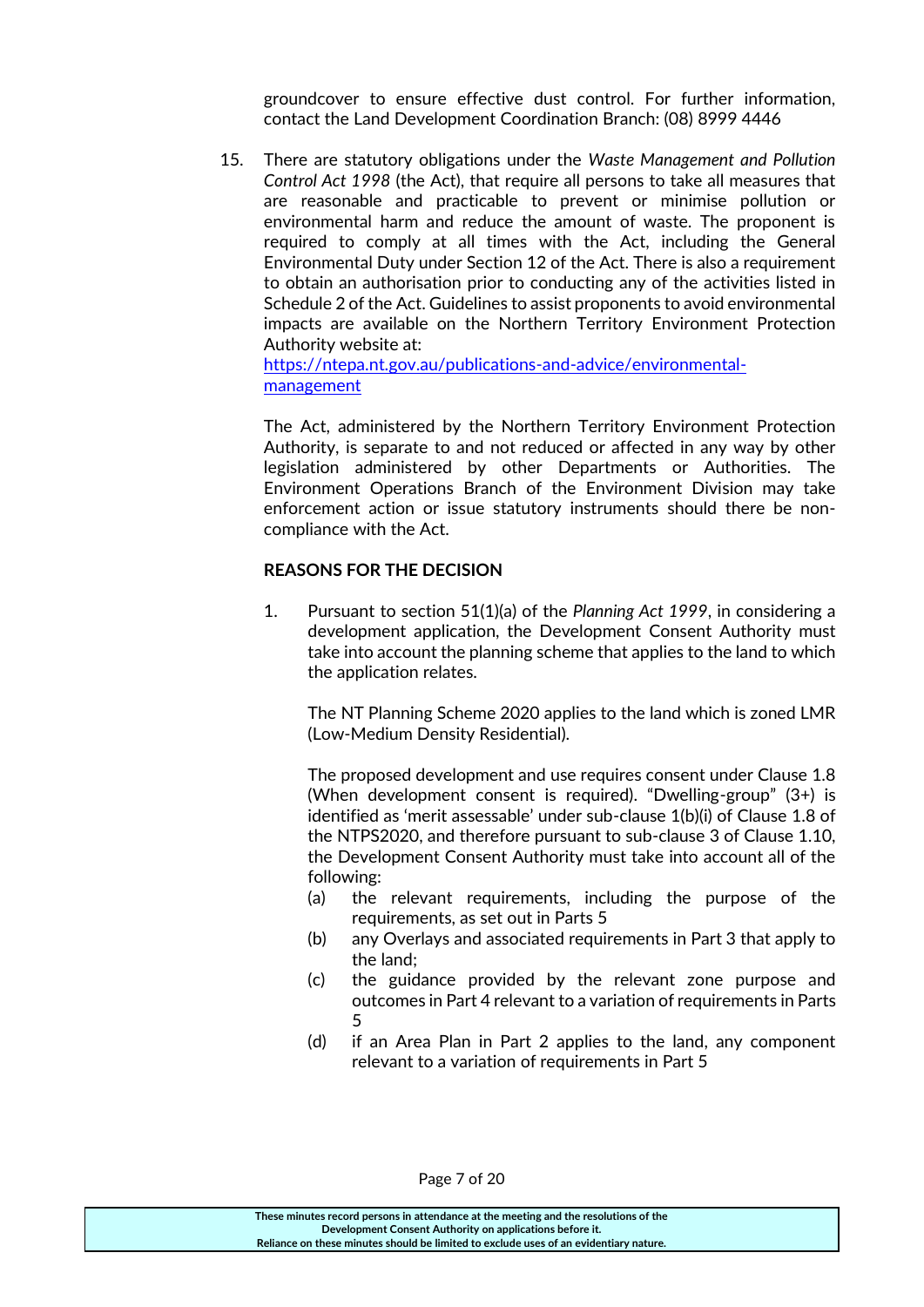No Overlays apply to the site or type of development proposed. The Kilgariff Area Plan applies to the land but does not provide any guidance in relation to the variations to "Part 5" NTPS2020 requirements.

The zone purpose and outcomes of Clause 4.3 (Zone LMR (Low-Medium Density Residential), and requirements listed in:

- Clause 5.2.2.1 (General Height Controls in Alice Springs);
- Clause 5.2.4.1 (Parking Requirements)
- Clause 5.2.4.4 (Parking Layout)
- Clause 5.2.6 (Landscaping)
- Clause 5.4.1 (Residential Density Limitations)
- Clause 5.4.3 (Building Setbacks of Residential Buildings and Ancillary Structures)
- Clause 5.4.3.1 (Additional Setback Requirements for Residential Buildings longer than 18 metres and for Residential Buildings over 4 storeys in Height)
- Clause 5.4.6 (Private Open Space)
- Clause 5.4.8 (Building Design for Dwelling-Group, Dwelling-Multiple, Rooming Accommodation and Residential Care Facility) are all relevant to the subject site and proposed "dwellings-group" development.

These clauses have been considered and it is found that the proposal complies with the relevant requirements of the NT Planning Scheme 2020 except for:

- Clause 5.4.1 (Residential Density Limitations)
- Clause 5.4.3 Building Setbacks of Residential Buildings and Ancillary Structures
- sub-clause 5 of Clause 5.4.6 (Private Open Space)

Subject to the receipt of amended drawings confirming fencing arrangements (i.e.: minimum 1.8m high, materials and positions of water meters) and compliance with conditions of approval, the proposed private open space arrangements will comply in full with all requirements of Clause 5.4.6 of the NTPS2020.

- *2.* Pursuant to sub-clause 5 of Clause 1.10 (Exercise of Discretion by the Consent Authority) of the NT Planning Scheme 2020, *the consent authority may consent to a proposed development which is not in accordance with a requirement set out in Parts 3, 5 or 6 only if it is satisfied that the variation is appropriate having regard to:*
	- *(a) The purpose and administration clauses of the requirement; and*
	- *(b) The considerations listed under Clause 1.10(3) or 1.10(4).*
- (a) Clause 5.4.1 (Residential Density Limitations)

Sub-clause 2 of Clause 5.4.1 specifies that the maximum number of dwellings-group that may be constructed on a Zone LMR site is 1 dwelling per 300m<sup>2</sup>.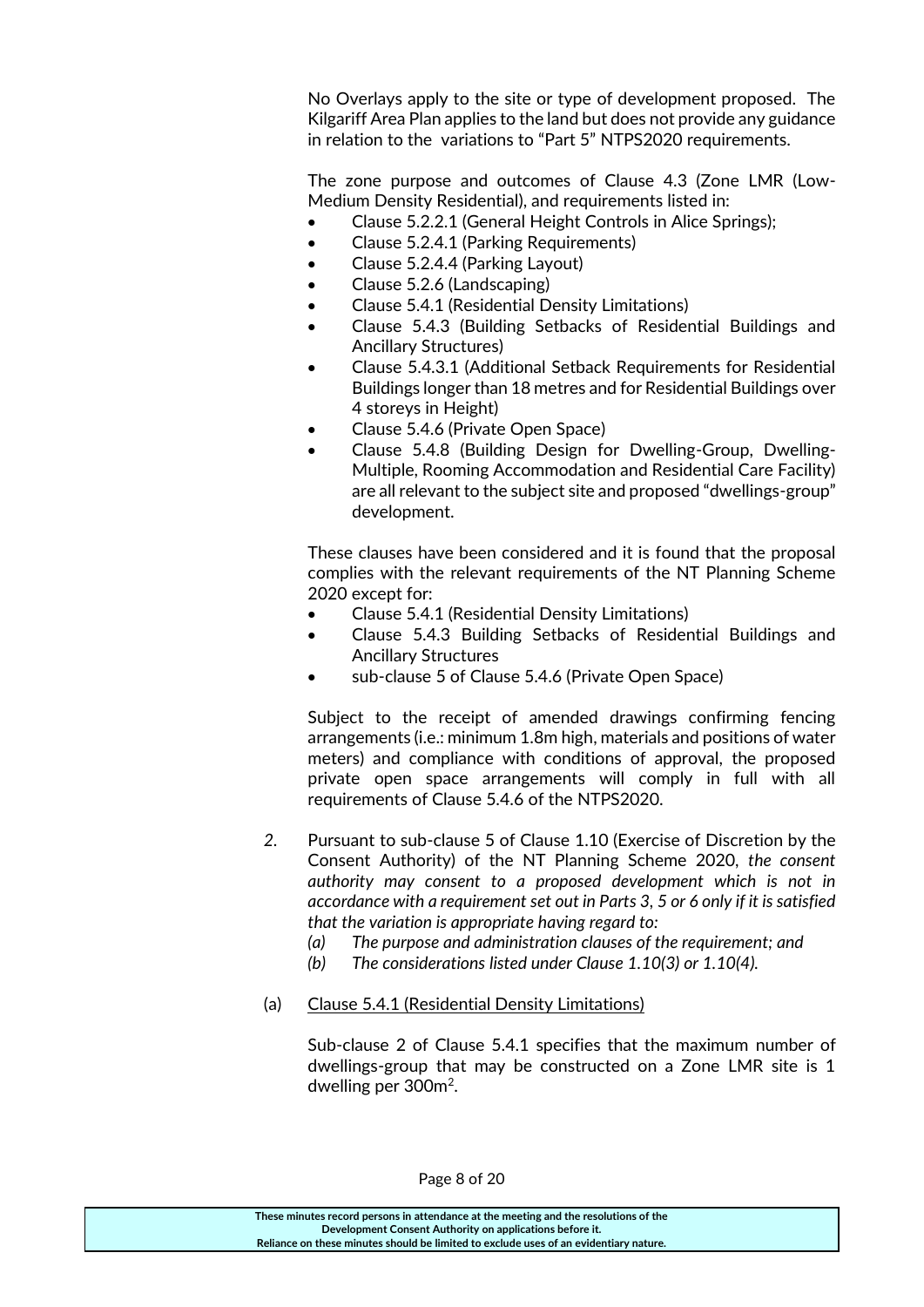The application proposes 6 x dwellings-group on a  $1750m^2$  site (ie: 1 dwelling per  $291.66$ m<sup>2</sup>).

Administratively, sub-clause 1 of Clause 5.4.1 provides that the Development Consent Authority may consent to a development that is not in accordance with sub-clause 2 (of Clause 5.4.1) *- only if it is satisfied it is consistent with the purpose of this clause and the zone purpose and outcomes, and it is appropriate to the site having regard to such matters as its location, scale and impact on adjoining and nearby property.*

| The purpose of Clause 5.4.1 is to -<br>that the<br>development<br>ensure<br>- of<br>residential buildings is: |                                                                                                                                                                                                                                                                                 | The Development Consent Authority notes<br>that:                                                                                                                                                                                                     |
|---------------------------------------------------------------------------------------------------------------|---------------------------------------------------------------------------------------------------------------------------------------------------------------------------------------------------------------------------------------------------------------------------------|------------------------------------------------------------------------------------------------------------------------------------------------------------------------------------------------------------------------------------------------------|
| (a)                                                                                                           | of a density compatible with<br>adjoining or nearby existing<br>or development<br>development<br>reasonably anticipated                                                                                                                                                         | All buildings within Kilgariff Stage 1 are single<br>storey and the subject site (two lots) are the<br>only undeveloped parcels within the<br>subdivision.                                                                                           |
|                                                                                                               |                                                                                                                                                                                                                                                                                 | Two properties adjoin the subject site:<br>NT Portion 7392 - 1 x dwelling-single on<br>806m <sup>2</sup> Zone LR site<br>NT Portion 7395 - 1 x dwelling-single on<br>825m <sup>2</sup> Zone LR site                                                  |
|                                                                                                               |                                                                                                                                                                                                                                                                                 | Nearby Zone LMR properties are:<br>2 Burrows Street (4 x single storey<br>dwellings-group) - 1 dwelling per $360m^2$<br>1 Cramer Street (4 x single storey<br>$\overline{\phantom{a}}$<br>$dwellings-group) - 1$ dwelling per<br>337.5m <sup>2</sup> |
| (b)                                                                                                           | of a density compatible with the<br>existing or planned provision of<br>reticulated<br>services<br>and<br>community facilities which will<br>service the area; and                                                                                                              | Service authorities have not identified any<br>issues that cannot be addressed via standard<br>conditions on a Development Permit.                                                                                                                   |
| (c)                                                                                                           | consistent with land capability<br>having<br>regard<br>to<br>relevant<br>characteristics including but not<br>limited to the drainage, slope,<br>seasonal inundation, landforms or<br>characteristics,<br>soil<br>heritage<br>constraints or noise from aircraft<br>operations. | None of these (listed) characteristics are<br>applicable, the subject site is a vacant property<br>within a recent urban subdivision.                                                                                                                |

It is further noted that the:

- proposed design exceeds the maximum permitted density by 0.167 dwellings
- private open space of the proposed dwellings will not overlook the two adjacent properties (NT Portions 7392 and 7395)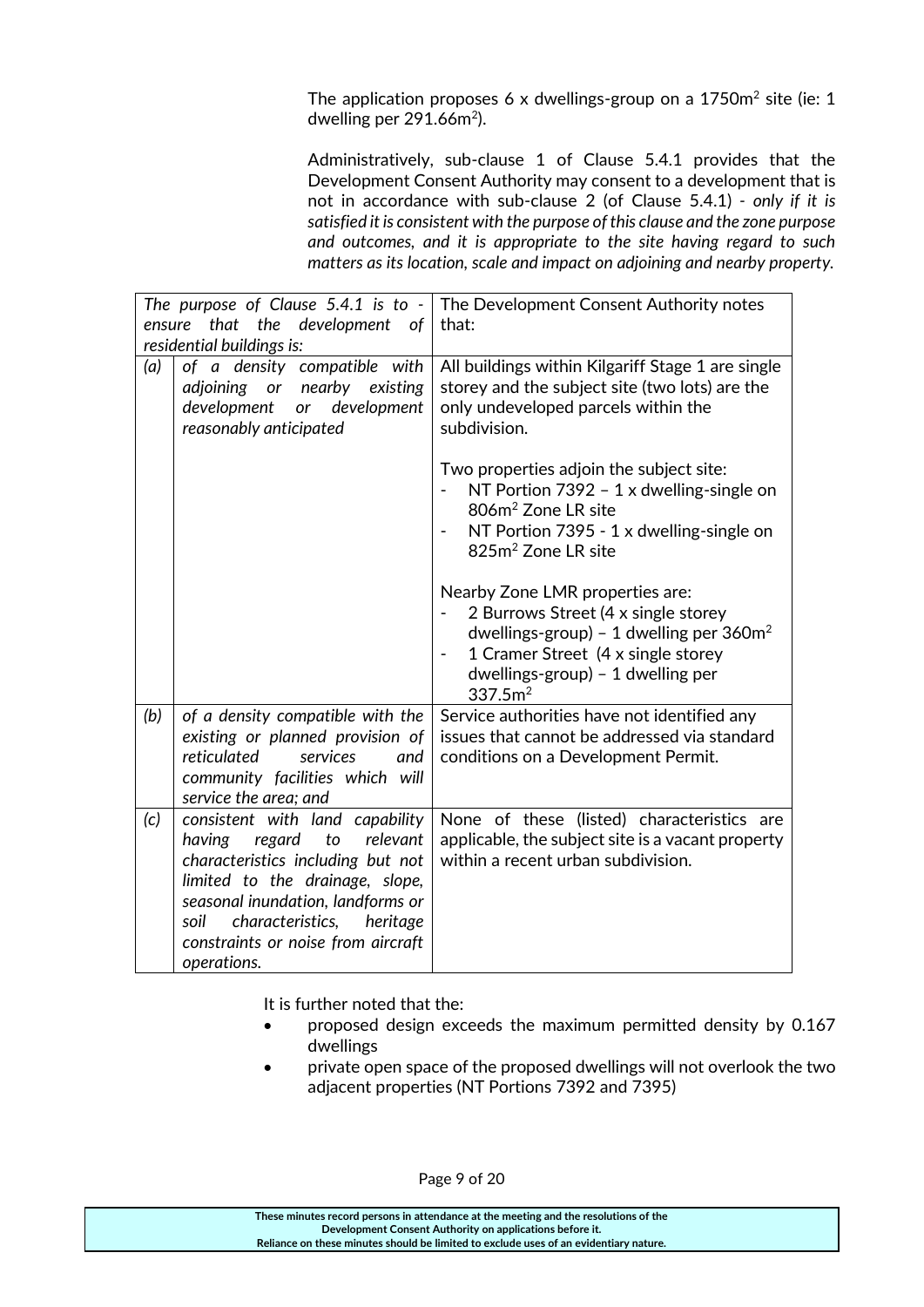- dimensions and truncation of the boundaries of the subject site were made to avoid underground reticulated services in the road reserve and therefore not burdening the site with an easement.
- road reserve of Welton Parade is 20m wide, providing significant separation to the occupants of dwellings on the east side of that street
- design of the development results in the occupants of NT Portion 7405 (Cawood Street) and NT Portion 7387 (Miethke Street) facing only one dwelling;
- Development Consent Authority had previously approved the same dwelling density variation for the site (Development Permit DP17/0486) albeit, without the carport included in the design.

It is considered that the proposed development and use is consistent with the purpose of Clause 5.4.1, and outcomes for Zone LMR. The design has otherwise been assessed as being generally compliant (subject to receipt of updated drawings) with all other prescriptive criteria contained in Part 5 of the NT Planning Scheme 2020.

(b) Clause 5.4.3 (Building Setbacks of Residential Buildings and Ancillary Structures)

The purpose of Clause 5.4.3 is to - *ensure that residential buildings and ancillary structures are located in a manner that:*

- *(a) is compatible with the streetscape and surrounding development including residential buildings on the same site;*
- *(b) minimises adverse effects of building massing when viewed from adjoining land and the street;*
- *(c) avoids undue overlooking of adjoining properties; and*
- *(d) facilitates breeze penetration through and between buildings.*

Requirement 6(a) of this clause specifies that residential buildings and ancillary structures with external walls be set back a minimum of 6m from the primary street.

The nib walls (providing acoustic and fire separation between the dwellings) will be setback 4m from the primary street boundary (Welton Parade).

Sub-clause 3 of Clause 5.4.3 provides that - *the consent authority may consent to a development that is not in accordance with sub-clauses 6-8 only if it is satisfied that the reduced setback is consistent with the purpose of this clause and it is appropriate to the site having regard to such matters as its location, scale and impact on adjoining and nearby property.*

The Authority notes that:

- The non-complying setbacks relate to the ~0.2m wide nib walls and a section of roof eave, and in the context of the overall development of the site the reduced setbacks are considered to be minor;
- The walls are design features that provide visual interest to the proposed dwellings when viewed from the street and adjacent land and

Page 10 of 20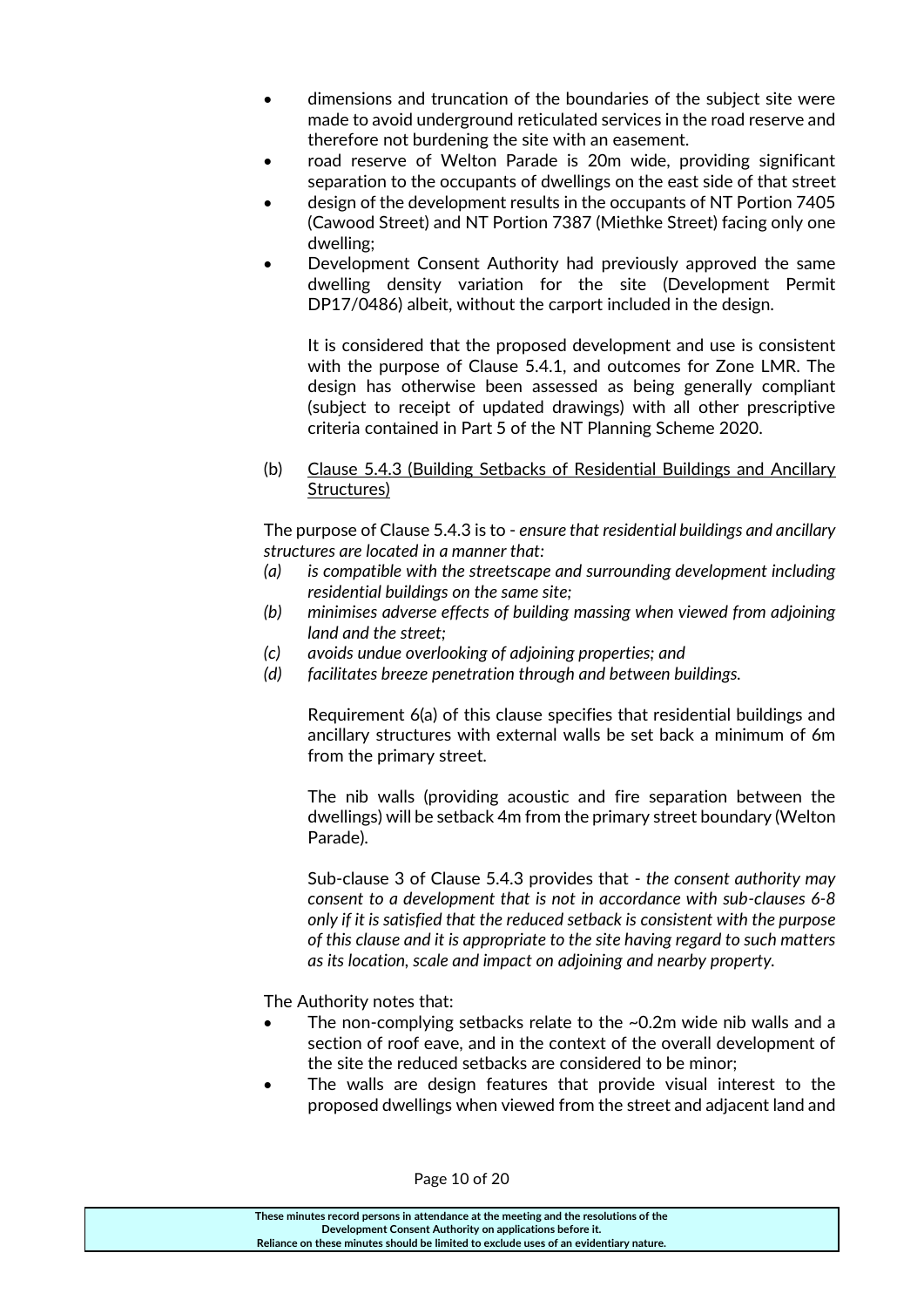assist with privacy screening and noise attenuation between the dwellings on the site;

- The proposed building line is consistent with the setbacks of other dwellings constructed on the western side of Welton Parade
- Subject to receipt of updated drawings all other building setback distances of the dwellings-group and carport comply with (or exceed compliance with) Clause 5.4.3.

The submitted drawings do not accurately show details of the proposed outbuildings (carport, verandahs and decks). Updated drawings (site plan, floor plan/s, roof plan, elevations, external finishes) are required showing building setbacks (including roof eaves and gutters) of outbuildings (carport, verandahs and decks) to demonstrate full compliance with sub-clause 6(a) of Clause 5.4.3 of the NTPS2020.

2. Pursuant to section 51(1)(j) of the *Planning Act 1999*, in considering a development application, the Development Consent Authority is required to take into account the capability of the land to which the proposed development relates to support the proposed development and the effect of the development on the land and on other land, the physical characteristics of which may be affected by the development.

The physical characteristics of the land are considered suitable for the proposed development of the dwellings-group. No filling of the site will be required and the site is a vacant property within a recently established residential subdivision. 1% AEP flood mapping indicates that the land is not liable to inundation and no overlays (Part 3 of NTPS2020) apply to the site.

Conditions and advisory notes included in a development permit may be expected to assist in ensuring appropriate management of erosion, dust and noise during construction. Conditions of approval will address the Alice Springs Town Council's requirements in terms of works/impact on the adjacent road reserves and storm water drainage.

- 4. Pursuant to section 51(1)(m) of the *Planning Act 1999*, in considering a development application the Development Consent Authority must take into account the requirement for public facilities and services to be connected to the land and the requirement, if any, for those facilities or infrastructure to be provided by the developer for that purpose. The conditions of approval and advisory notes are intended to assist in ensuring:
- Service authority interests are duly recognised in terms of storm water drainage, vehicle access, telecommunications, electricity, sewerage and water services that apply to the development of the land; and
- The NTPS 2020 objectives and development performance criteria relating to site access and the provision of services/infrastructure will be complied with.

#### **These minutes record persons in attendance at the meeting and the resolutions of the Development Consent Authority on applications before it. Reliance on these minutes should be limited to exclude uses of an evidentiary nature.**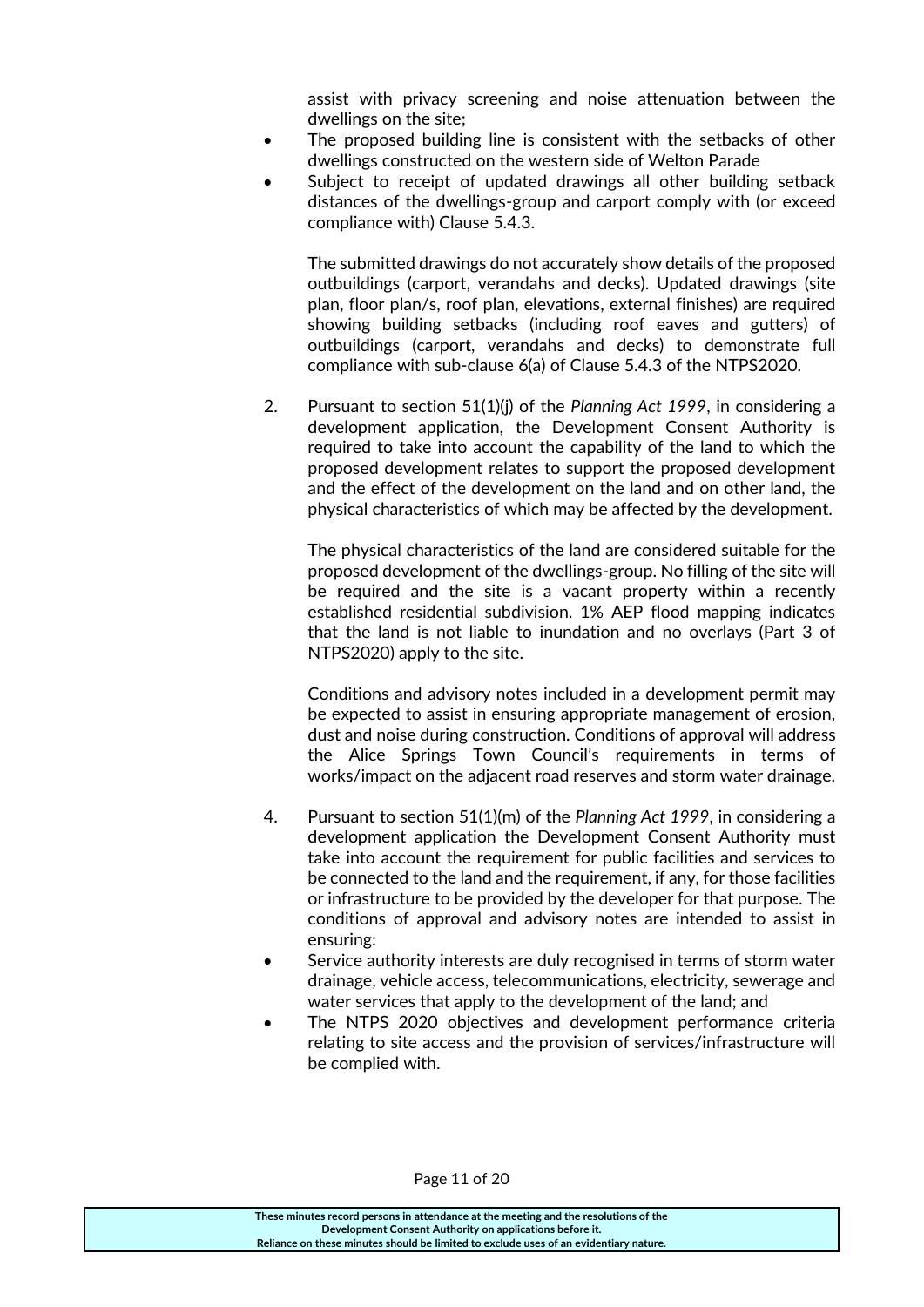5. Pursuant to section 51(1)(n) of the *Planning Act 1999*, in considering a development application the Development Consent Authority must take into account the potential impact on the existing and future amenity of the area in which the land is situated.

In considering the potential impact on amenity the Authority referred to the definition of amenity within the *Planning Act 1999* which states that "*amenity* in relation to a locality or building, means any quality, condition or factor that makes or contributes to making the locality or building harmonious, pleasant or enjoyable."

Dwellings-group (3+) is an anticipated form of development within Zone LMR (Low-Medium Density Residential) under the NT Planning Scheme 2020 (NTPS2020). The design of the proposed dwellings is single storey and building setback and private open space dimensions are generally compliant with NTPS2020 requirements. The variation to the maximum permitted dwelling density by 1 dwelling (rounded up from 0.167) is considered relatively minor. As such, it is considered that any impact on the existing and future amenity of the area is likely to be low.

6. Pursuant to section 51(1)(r) of the *Planning Act 1999*, in considering a development application, the Development Consent Authority is required to take into account any potential impact on natural, social, cultural or heritage values, including, for example, the heritage significance of a heritage place or object under the *Heritage Act 2011.*

There are no declared heritage places on the subject site or abutting land.

- 7. Amended drawings are required:
- as the location of water meters were not shown on the publicly exhibited drawings and to ensure this infrastructure does not interfere with private open space boundaries and associated fencing arrangements
- to achieve full compliance with the requirements of Clause 5.4.6 (Private Open Space) of the NT Planning Scheme 2020;
- as the "building setbacks" of all proposed buildings and the boundary fencing arrangements to NT Portions 7393 & 7394 were not properly shown on the publicly exhibited drawings.
- 8. Notification of the application was undertaken in accordance with the requirements of the *Planning Act 1999* and *Planning Regulations 2000*. No public or local government council submissions were received during the statutory period.

| FOR:4          | AGAINST: 0 | ABSTAIN: 0                               |
|----------------|------------|------------------------------------------|
| <b>ACTION:</b> |            | Notice of Consent and Development Permit |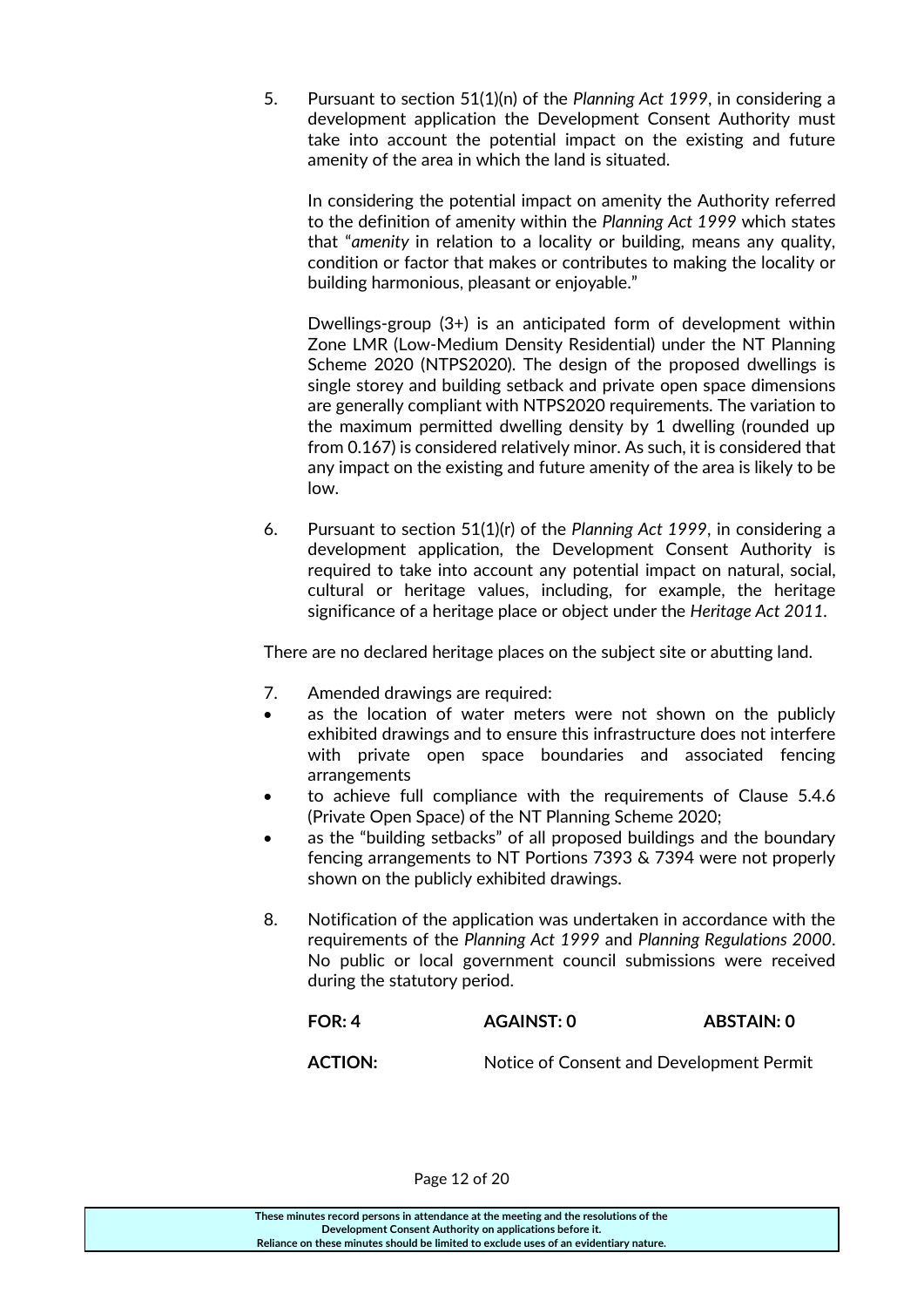**ITEM 2 PA2022/0046 OUTBUILDING (SHED/GARAGE AND ATTACHED VERANDAH) ADDITION TO INDEPENDENT UNIT WITH REDUCED BUILDING SETBACKS TO SIDE AND REAR BOUNDARIES NT PORTION 2413 (28) MULLA MULLA ROAD, CONNELLAN APPLICANT** Zone A Pty Ltd

Applicant – Stuart Chalmers (Zone A Pty Ltd) attended.

**RESOLVED** That, the Development Consent Authority varies the requirements of Clause 5.4.3 **9/22** (Building Setbacks of Residential Buildings and Ancillary Structures) of the Northern Territory Planning Scheme 2020, and pursuant to section 53(a) of the *Planning Act 1999*, consent to the application to develop NT Portion 2414 (28) Mulla Mulla Road, Suburb of Connellan, Alice Springs for the purpose of outbuilding (shed/garage and attached verandah) additions to dwelling-independent with reduced building setbacks to side and rear boundaries, subject to the following conditions and for the following reasons:

#### **CONDITION PRECEDENT**

- 1. Prior to the endorsement of plans and prior to commencement of works (including site preparation), amended plans to the satisfaction of the consent authority must be submitted to and approved by the consent authority. When approved, the plans will be endorsed and will then form part of the permit. The plans in Adobe PDF format, drawn to scale with dimensions and generally consistent with the plans publicly exhibited, but modified to:
- (a) label the building materials, and external finishes of the shed/garage and verandah
- (b) label the dimensions and building materials of the windows
- (c) label the apex "building height", the "ground level" of the development site and the proposed finished floor level of the outbuilding (NOTE: definitions of "building height" and "ground level" are listed in Schedule 2 of the NT Planning Scheme 2020).

Amended plans prepared in response to the conditions precedent may be submitted to the Development Consent Authority C/- Development Assessment Services, DIPL (Alice Springs Branch) via email to DAS.NTG@nt.gov.au. When endorsed, the plans will form part of the permit.

#### **GENERAL CONDITIONS**

- 2. The works carried out under this permit shall be in accordance with the drawings endorsed as forming part of this permit.
- 3. The owner of the land must enter into agreements with the relevant authorities for the provision of water supply and electricity services to the development shown on the endorsed plans in accordance with the authorities' requirements and relevant legislation at the time.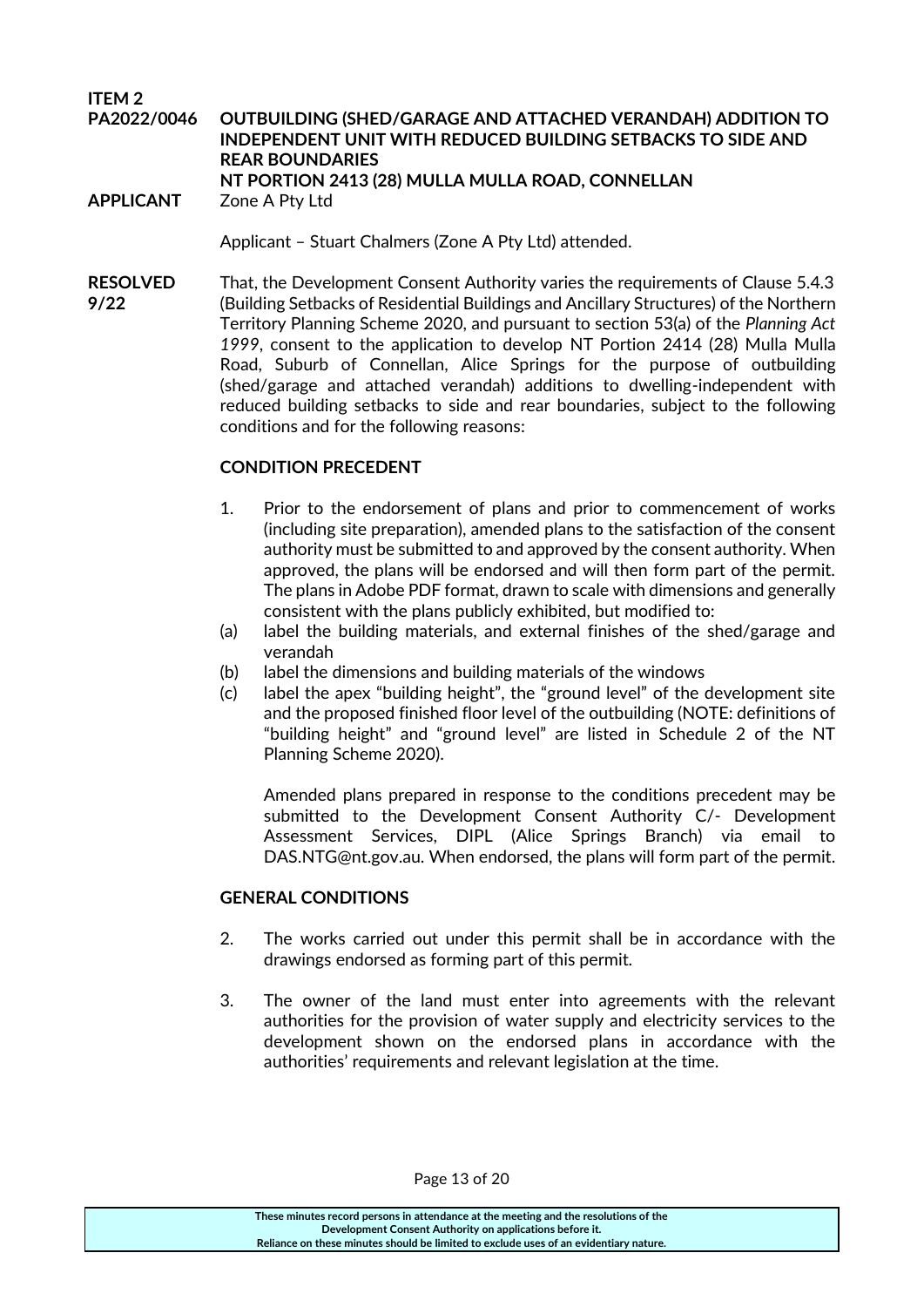## **NOTES**

- 1. The Power and Water Corporation advises that the Water and Sewer Services Development Section [\(waterdevelopment@powerwater.com.au\)](mailto:waterdevelopment@powerwater.com.au) and Power Network Engineering Section [\(powerdevelopment@powerwater.com.au\)](mailto:powerdevelopment@powerwater.com.au) should be contacted via email a minimum of 1 month prior to construction works commencing in order to determine the Corporation's servicing requirements, and the need for upgrading of on-site and/or surrounding infrastructure.
- 2. A "Permit to Work Within a Road Reserve" will be required from the Alice Springs Town Council before commencement of any work within the road reserves.
- 3. This development permit is not an approval to undertake building work. You are advised to contact a Northern Territory registered building certifier to seek a building permit as required by the Northern Territory *Building Act 1993*  before commencing any demolition or construction works.
- 4. This permit will expire if one of the following circumstances applies:
- (a) the development *and is* not started within *two* years of the date of this permit; or
- (b) the development is not completed within *four* years of the date of this permit. The consent authority may extend the periods referred to if a request is made in writing before the permit expires.
- 5. The Department of Environment, Parks and Water Security advises that construction work should be conducted in accordance with the Authority's Noise Guidelines for Development Sites in the Northern Territory. The guidelines specify that on-site construction activities are restricted to between 7am and 7pm Monday to Saturday and 9am to 6pm Sunday and Public Holidays. For construction activities outside these hours refer to the guidelines for further information.
- 6. NT Portion 2414 is located within the Alice Springs Erosion Hazard Area as declared under the *Soil Conservation and Land Utilisation Act 1969*. The landholder must not undertake activities that will cause or exacerbate erosion associated with wind or water and must manage groundcover to ensure effective dust control. For further information, contact the Land Development Coordination Branch: (08) 89994446

#### **REASONS FOR THE DECISION**

1. Pursuant to section 51(1)(a) of the *Planning Act 1999,* in considering a development application the consent authority must take into account the planning scheme that applies to the land to which the application relates.

The NT Planning Scheme 2020 applies to the land which is in Zone RL (Rural Living).

Page 14 of 20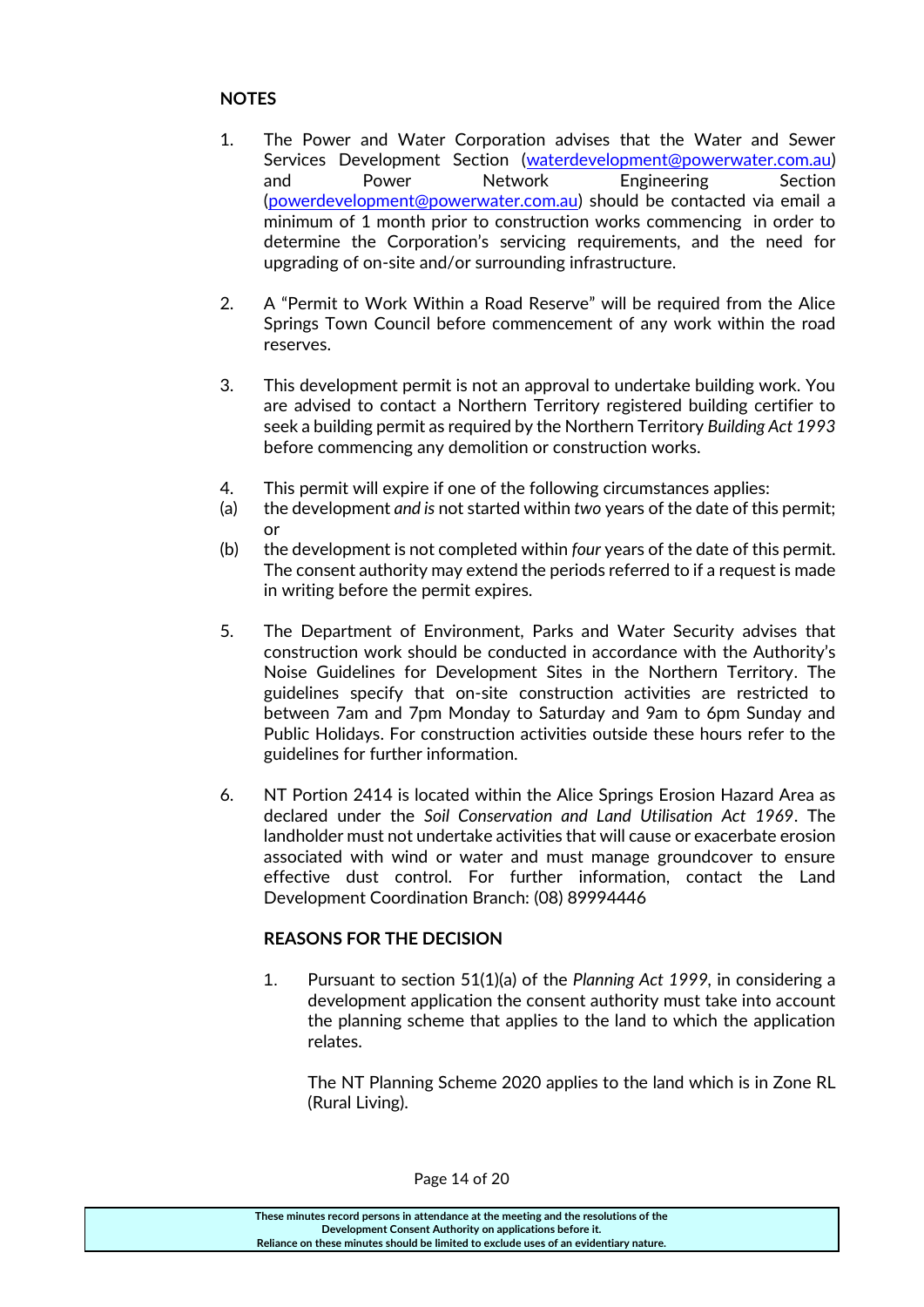Sub-clause 1(b)(ii) of Clause 1.8 (When development consent is required) states that - *use and development requires consent and is merit assessable when it is shown as "permitted" on the relevant zoning assessment table in "Part 4" but:*

- *(1) requires consent by virtue of an Overlay as set out in "Part 3"; or*
- *(2) does not comply with the relevant development requirements set out in "Part 5".*

The "dwelling-single" and "dwelling-independent" are listed as a permitted land uses in Zone RL (the "dwelling-independent" development was approved through Development Permit DP13/0707), the proposed development of an "outbuilding" (shed/garage with attached verandah) requires consent as:

- the building setback distances to the side and rear boundaries do not comply with Clause 5.4.3 (Building Setbacks of Residential Buildings and Ancillary Structures).
- the Land Subject to Flooding overlay (Clause 3.6) applies to the part of the subject site where the "outbuilding" will be constructed, and in the circumstances of the site and proposed development, sub-clause 2 of Clause 3.6 is not applicable.

Sub-clause 3 of Clause 1.10 (Exercise of Discretion by the Consent Authority) specifies that – in considering an application for consent for a use or development that is identified as merit assessable the consent authority must take into account all of the following:

- *(a) the relevant requirements, including the purpose of the requirements as set out in Part 5.*
- Clause 5.2.2.1 (General Height Controls in Alice Springs);
- Clause 5.2.4.1 (Parking Requirements)
- Clause 5.2.6 (Landscaping)
- Clause 5.4.1 (Residential Density Limitations)
- Clause 5.4.3 (Building Setbacks of Residential Buildings and Ancillary Structures)
- Clause 5.4.6 (Private Open Space)

are all considered relevant to the subject site and proposed development of an "outbuilding"addition.

These clauses have been considered and it is found that the proposal complies with the relevant requirements of the NT Planning Scheme 2020 except for Clause 5.4.3 (Building Setbacks of Residential Buildings and Ancillary Structures).

(b) any Overlays and associated requirements in Part 3 that apply to the land;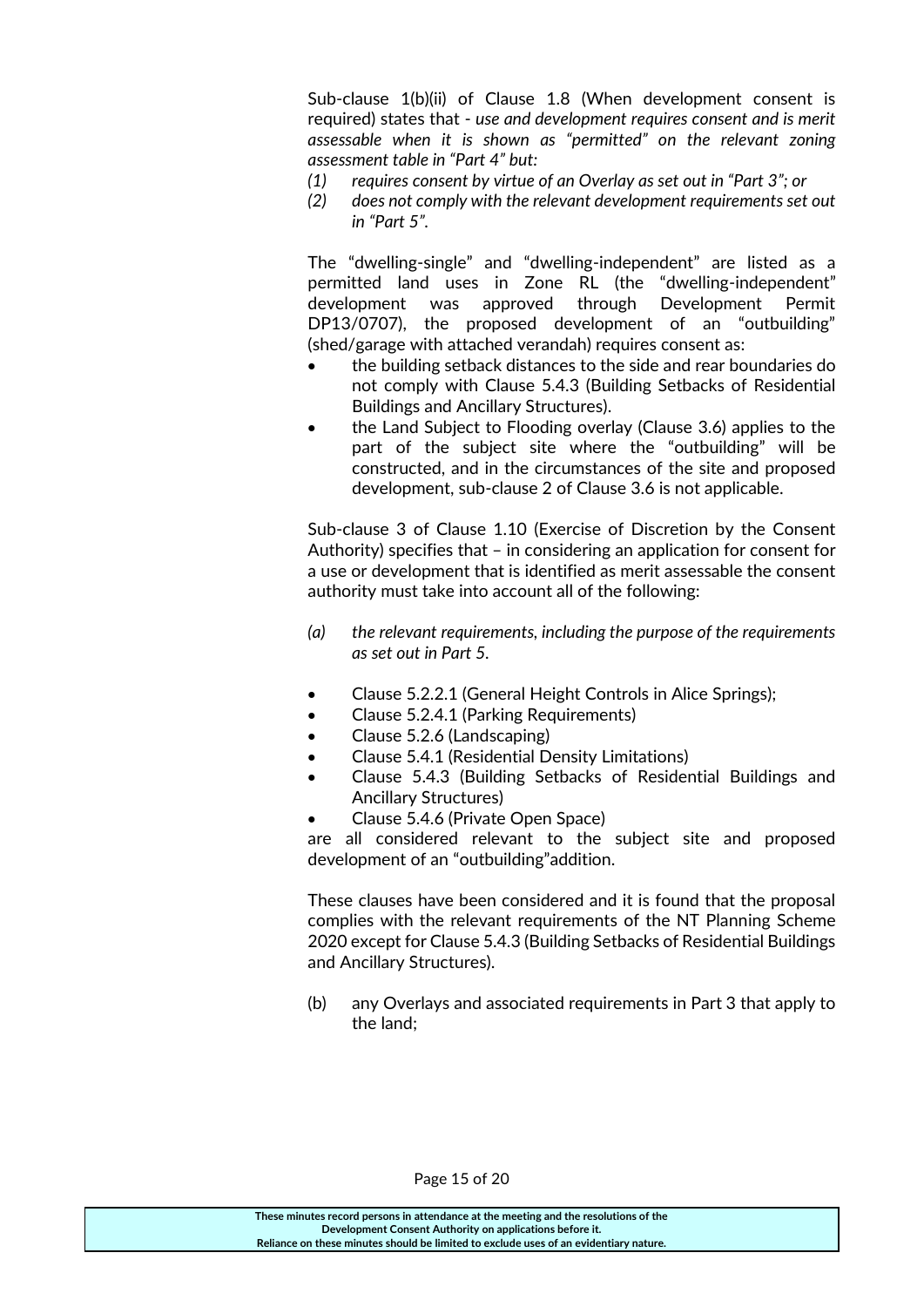The following overlays apply to the subject site:

#### Clause 3.2 (CNV – Clearing of Native Vegetation)

The proposed development and use complies with the purpose and requirements of this clause as no "native vegetation" will need to be cleared from the site as part of the proposed works.

### Clause 3.6 (LSF – Land Subject to Flooding)

Current overlay and flood mapping indicates the site as being liable to inundation in a 1% AEP defined flood event (riverine flooding - Todd River) and the "outbuilding" will be constructed in this flood liable area. Pursuant to sub-clause 4(a) of Clause 3.1 and sub-clause 1 of Clause 3.6 the "outbuilding" requires consent and is merit assessable.

The proposed development and use complies with the requirements listed in sub-clause 6 of Clause 3.6 as:

- the development is a "outbuilding"
- the building contains no "habitable rooms"
- the application indicated that no fill will be required to achieve required floor levels
- the design and structural suitability of the building will be assessed as part of the building certification process.

Therefore, the development is considered to be consistent with the purpose of Clause 3.6.

*(c)* the guidance provided by the relevant zone purpose and outcomes in Part 4 relevant to a variation of requirements in Parts 5 or 6; and

The purpose of Zone RL is to - *provide for a range of rural lifestyle choices and rural activities, in areas where access to reticulated water and sewerage may not be available.*

The zone outcomes relevant to the application are:

- *1. Predominantly dwellings-single and dwellings-independent within a rural lifestyle setting*
- *7. The design and site layout of all development are sympathetic to the existing streetscape, scale and character of surrounding development.*
- *8. Development does not impose unsustainable demands on surface water and groundwater.*

The site area is 2.01ha, the "outbuilding" will be ancillary to the existing "dwelling-single" and "dwelling-independent". The site is already connected to reticulated electricity and water services and an existing kerb crossover and driveway will be retained. The proposed development is consistent with the site coverage, building setbacks and built form of other Zone RL sites in the locality.

*(d)* if an Area Plan in Part 2 applies to the land, any component relevant to a variation of requirements in Parts 5 or 6.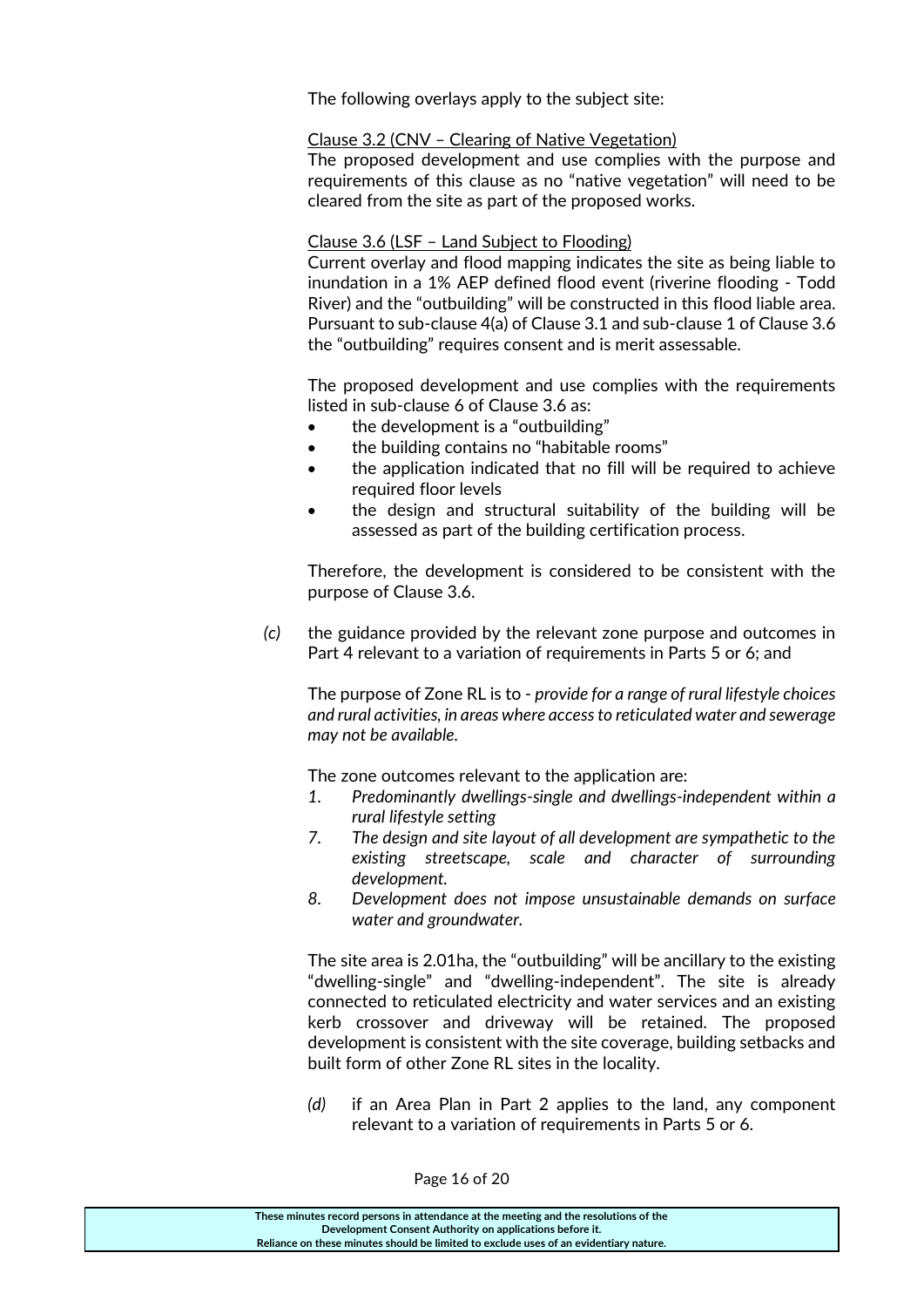No Area Plan/s apply to the subject site or locality.

Pursuant to sub-clause 5 of Clause 1.10 (Exercise of Discretion by the Consent Authority) of the NT Planning Scheme 2020, the consent authority may consent to a proposed development which is not in accordance with a requirement set out in Parts 3, 5 or 6 only if it is satisfied that the variation is appropriate having regard to the purpose and administration clauses of the requirement.

Administratively, the Development Consent Authority may consent to a development that is not in accordance with the building setback requirements of Clause 5.4.3 if the variation satisfies:

- a) the purpose of Clause 5.4.3 (Building Setbacks of Residential Buildings and Ancillary Structures); and
- b) the zone purpose and outcomes of Zone RL (Rural Living).

A variation to Clause 5.4.3 (Building Setbacks of Residential Buildings and Ancillary Structures) to allow the reduced building setbacks (4.5m to side and rear boundaries instead of 10m) is considered to be appropriate to the site and consistent with the outcomes of Zone RL and purpose of Clause 5.4.3 for the following reasons:

The purpose of Clause 5.4.3 is to *'ensure that residential buildings and ancillary structures are located in a manner that:* 

#### **The Development Consent Authority notes that:**

*(a) is compatible with the streetscape and surrounding development including residential buildings on the same site;* Mulla Mulla Road and adjacent lots has a mixed character of dwelling densities, dwelling/outbuilding designs/floor areas and vegetation coverage for each lot. Large (existing) outbuildings on abutting sites to NT Portion 2414 include:

#### NT Portion 2413 (29 Mulla Mulla Road)

- 6.2m (apex) gable roof design
- 24m x 15m (360m<sup>2</sup> floor area)
- ~6m building setback to rear (east) boundary.
- Side (NT Portion 2414) setback complies

#### NT Portion 6082 (102 Heffernan Road)

- $\sim$ 7m (apex) gable roof design
- $-$  ~650 $m^2$  (floor area)
- building setbacks comply

#### NT Portion 4312 (43 Chateau Road)

- 3.6m (apex) gable roof design
- $9.1$ m x 22m (200.2m<sup>2</sup> floor area)
- compliant building setbacks
- The location of the proposed building on NT Portion 2414 is ~76m from the street boundary. The reduced side and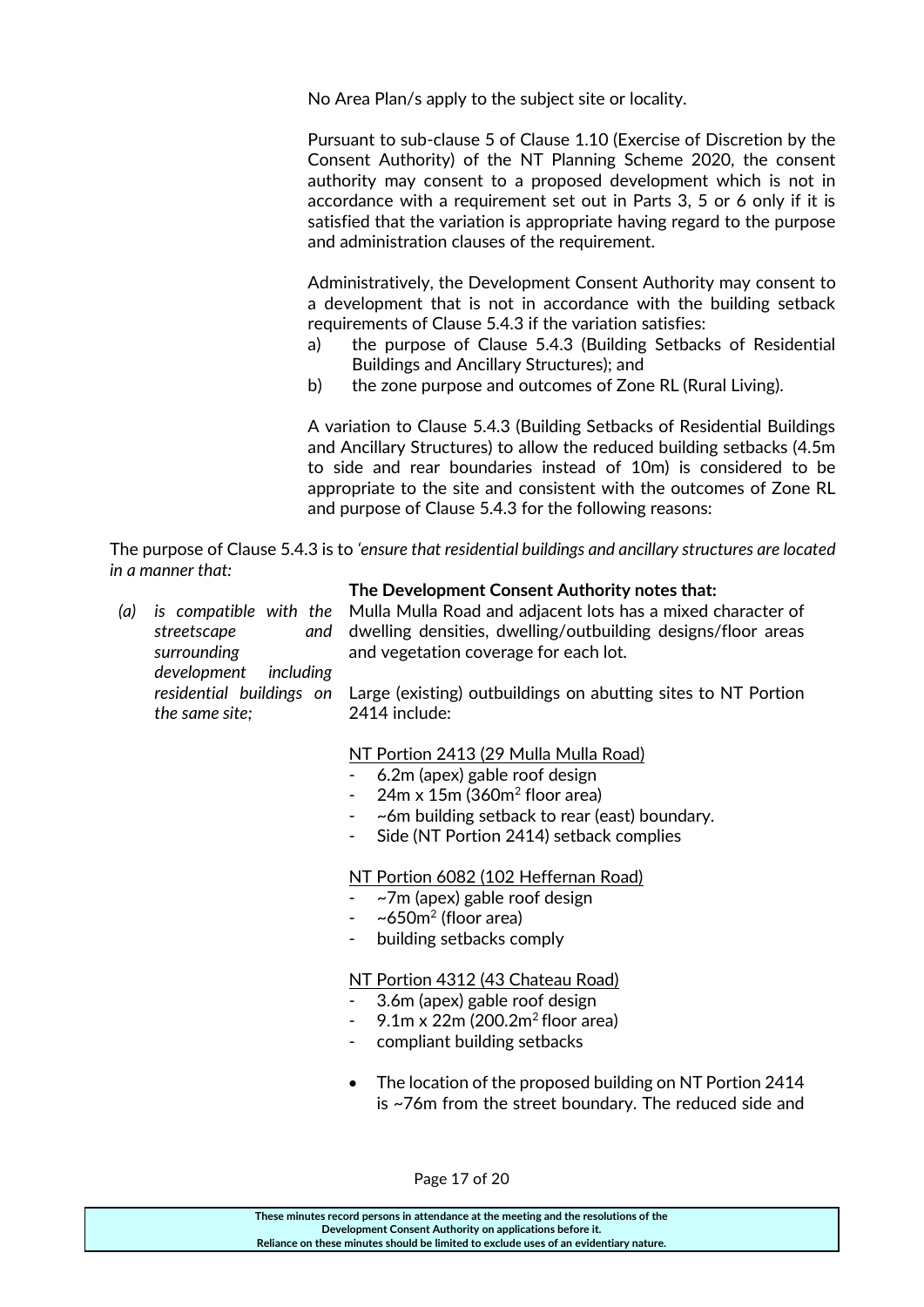rear setbacks will not be noticeable when viewed from the street.

- The height, building materials, architectural style and floor area of the proposed shed and verandah are likely to be consistent with other structures on adjacent and nearby properties (updated/detailed drawings will be able to confirm this).
- Structures on adjacent properties generally have compliant building setbacks to side boundaries.
- *(b) minimises adverse effects of building massing when viewed from adjoining land and the street;*
- *(c) avoids undue overlooking of adjoining properties; and*
- The wall height will be 4.45m above finished ground level
- 9m wall facing north boundary is compatible with shed built on NT Portion 2413
	- The structure is single storey and complies with building height requirements
	- No windows will face the rear (east boundary)
	- 3 windows will face the north (NT Portion 2413) side boundary
	- NT Portion 2413 (property to north) has a shed built in the south east corner of that site
	- Details of building materials and colours are not labelled on the elevations
- *(d) facilitates penetration through and*  verandah. *between buildings.* breeze The design of the outbuilding includes an open sided

The proposed outbuilding is considered to be consistent with the purpose of Clause 5.4.3, with regards to the "*location, scale, impact on adjoining and nearby property":*

- the outbuilding will be located:
	- in the north east corner of the subject site (a 2.01ha RL zoned property);
	- adjacent to a similar sized shed on NT Portion 2413
	- ~76m from the street boundary (Mulla Mulla Road)
	- $\sim$  70m from the dwelling-single on NT Portion 4314
	- In an area of the site that has established vehicle access and logistically easier to be connected to water and electricity supply
	- so as not to interfere with established landscaping associated with the dwelling-independent
- the scale of the building:
	- is consistent with the floor areas, height, building materials and building setbacks of other sheds and garages in the Mulla Mulla Road locality
	- has been selected by the applicant so that the building is of adequate size for domestic storage purposes (including a caravan)
- the impact on the adjoining and nearby property is expected to be minimal as:

Page 18 of 20

| These minutes record persons in attendance at the meeting and the resolutions of the  |
|---------------------------------------------------------------------------------------|
| Development Consent Authority on applications before it.                              |
| Reliance on these minutes should be limited to exclude uses of an evidentiary nature. |
|                                                                                       |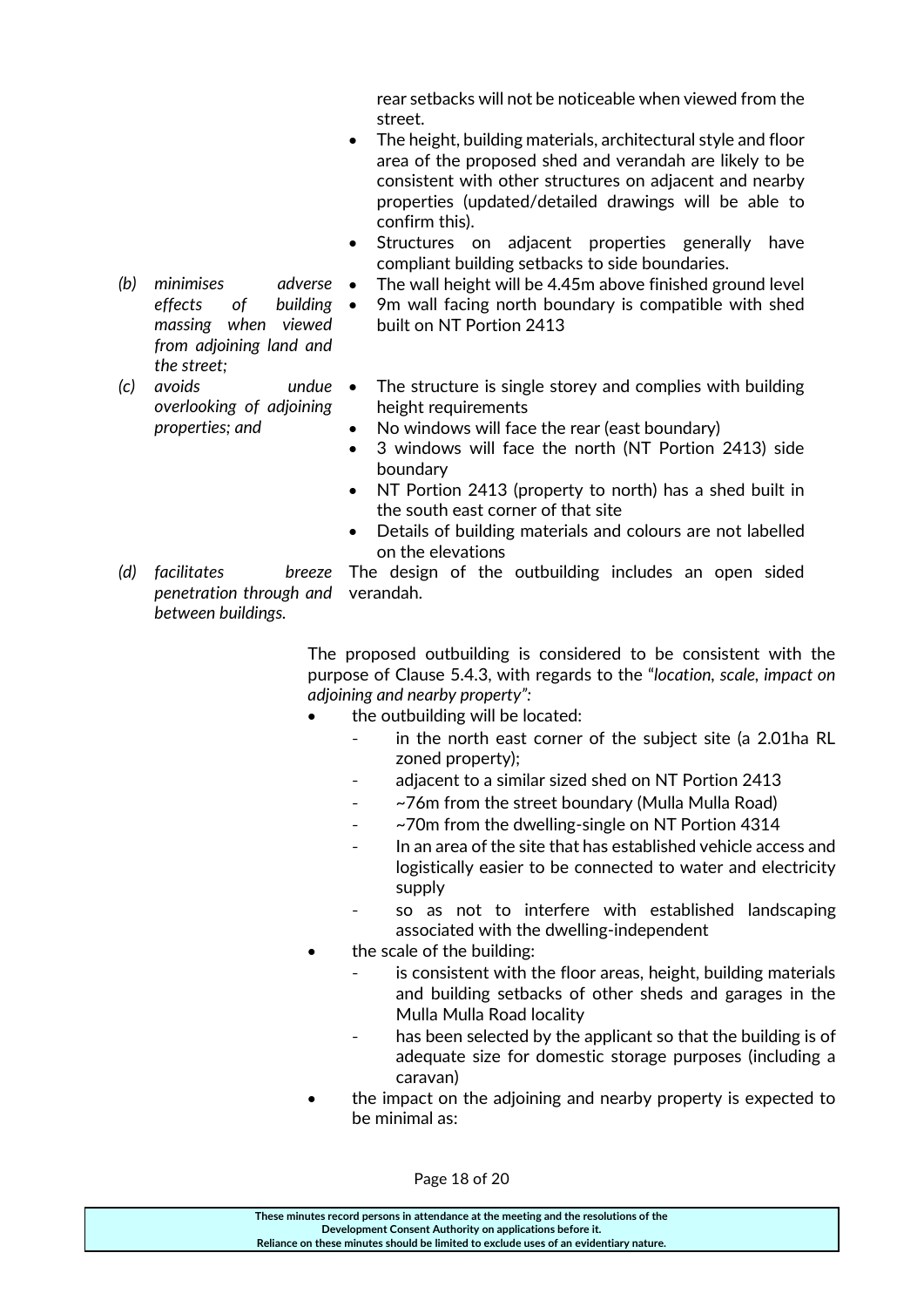- abutting land owners were notified of the application and no public submissions were received
- the proposed outbuilding will mirror and existing shed/garage constructed on NT Portion 2413 (abutting property to the north)
- on NT Portion 4314 (abutting property to the east) there are outbuildings located between the shared boundary and dwelling-single (which will assist in screening views from occupants of the dwelling-single on NT Portion 4314)

The proposed development and use is consistent with:

- The purpose of Zone RL (Rural Living) which is to *provide for a range of rural lifestyle choices and rural activities, in areas where access to reticulated water and sewerage may not be available.*
- relevant Zone Outcomes for RL including:
	- *1. Predominantly dwellings-single and dwellings-independent within a rural lifestyle setting.*
	- *7. The design and site layout of all development are sympathetic to the existing streetscape, scale and character of surrounding development.*
- 2. Pursuant to section 51(1)(j) of the *Planning Act 1999*, the Development Consent Authority must, in considering a development application, take into account the capability of the land to which the proposed development relates to support the proposed development and the effect of the development on the land and on other land, the physical characteristics of which may be affected by the development.

The land is reasonably flat and identified as being liable to inundation in a 1% AEP Defined Flood Event, however, the building does not contain any "habitable rooms" wand will be constructed without the need for substantial fill. The site and surrounding area has been developed for rural residential purposes for over 30 years. As such, the land is considered capable of supporting the proposed development. The Department of Environment, Parks and Water Security did not comment on the proposal.

3. Pursuant to section 51(1)(m) of the *Planning Act 1999,* the Development Consent Authority must, in considering a development application, take into account the public utilities or infrastructure provided in the area in which the land is situated, services to be connected to the land and the requirement, if any, for those facilities or infrastructure to be provided by the developer:

The conditions of approval and advisory notes are intended to assist in ensuring:

 Service authority interests are duly recognised in terms of connections to and upgrading of reticulated water supply and electricity service/s that apply to the development of a verandah and shed/garage addition to the dwelling-independent; and